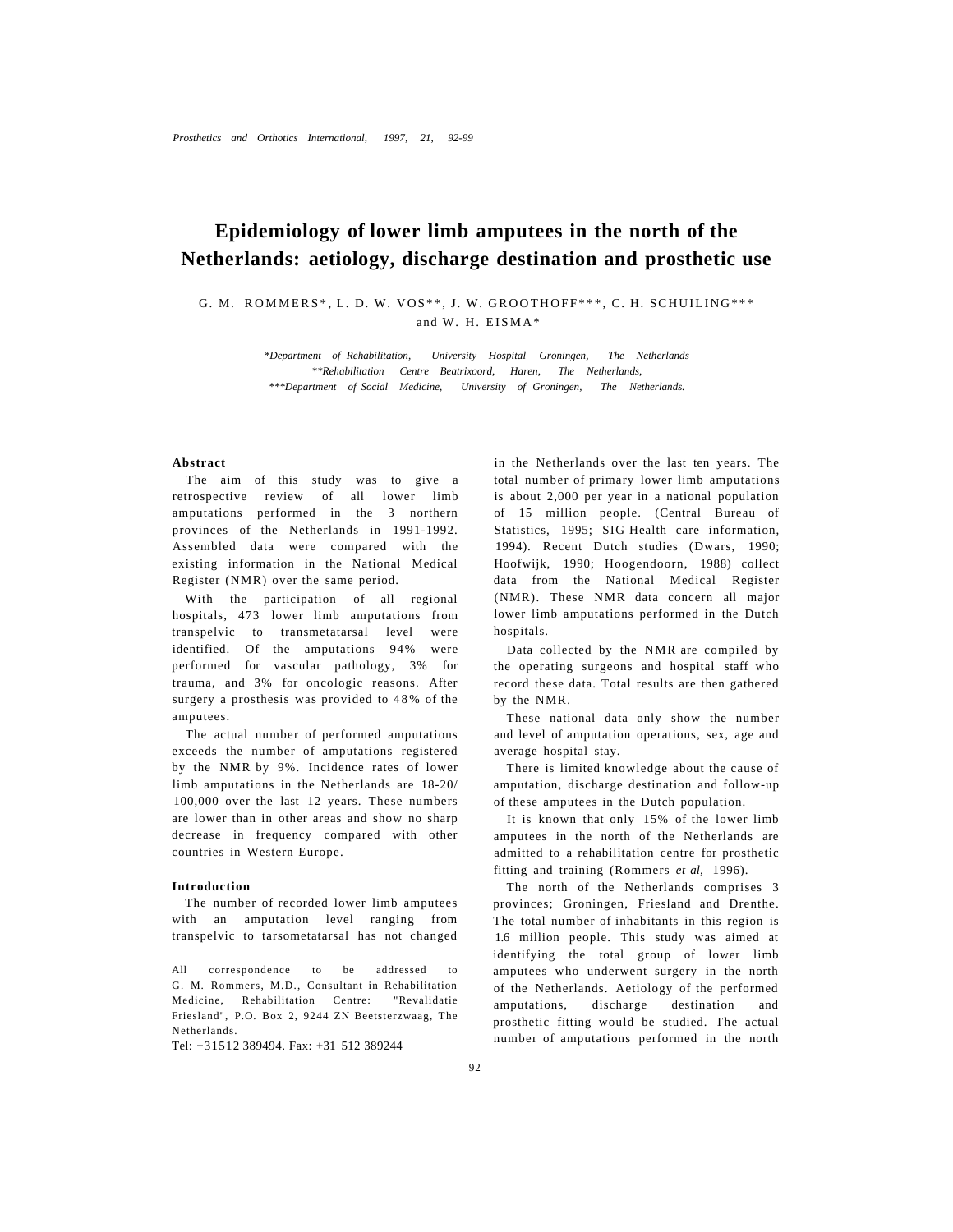of the Netherlands would be compared to the total number amputees registered by the NMR in the same area. This comparison gives information about the reliability of the national data. Local and national data would be compared with previously published international studies about amputation surgery of the lower limb in the literature over the last 10 years.

# **Methods**

## *National data*

National data over the period 1982-1993 was obtained from the NMR.

This included all national recorded lower limb amputation operations, their amputation levels according to the codes used by the NMR, age and sex of the operated patients. The frequencies of amputation levels at transfemoral (TF), knee disarticulation (KD) and trans-tibial level (TT), in the north of the Netherlands, were separately given by the NMR.

*Local data in the north of the Netherlands* 

All surgeons in the 18 hospitals in the north of the Netherlands (one university and 17 general hospitals) co-operated in this study, after confirmation by the medical staff or the management of the local hospital. The operating surgeons identified their lower limb amputation operations performed in the years 1991 and 1992.

This included research of computer databank information where available, and was completed by a check of the operating theatre record books. This data was compared to the number of operations coded to the national health service and the insurance companies. This was done in order to have a complete overview of all performed amputation operations in both years.

After completing the patients lists the medical records were gathered by the hospital staff and were studied by the authors.

The operation level and the number of operations performed on each patient was checked in the operation records written by the operating surgeons. All additional information was gathered from the medical correspondence from the surgeon to the patient's general practitioner (GP). When necessary additional information concerning prescription of a lower limb prosthesis and rehabilitation, was obtained from the hospital's rehabilitation physician or from correspondence by the nursing home doctor.

After completion of the data according to a checklist of date and location of the lower limb amputation, discharge destination and rehabilitation programme, all identifying patient and hospital information was removed from the checklist and data was entered anonymously into a database computer. Afterwards data was only comparable by province location, in the same way the national data is published. This was in order to assure the required privacy of patients data according to rules given by the medical-ethical committee of the University Hospital Groningen.

Re-amputation was defined as amputation at a more proximal anatomical level than a former amputation. Operation procedures at the same anatomical level were defined as stump revisions and therefore not counted in this analysis.

Bilateral amputations in the same operation session are counted by their individual amputation operation.

#### **Results**

*Studied population* 

During the studied period in the north of the Netherlands 473 lower limb amputation operations were performed. This included all

Table 1 Patient characteristics of all 473 lower limb amputations

| Sex                   | Male      | 61%   |
|-----------------------|-----------|-------|
| Age                   | >65       | 79%   |
| Amputation level      | $HP+HD$   | 1%    |
|                       | TF        | 35%   |
|                       | KD.       | 12%   |
|                       | <b>TT</b> | 47%   |
|                       | Foot      | 6%    |
| Reason for amputation | Vascular  | 94%   |
|                       | Oncology  | 3%    |
|                       | Trauma    | 3%    |
| Re-amputation         |           | 17.5% |
| Prosthesis            |           | 48.3% |
|                       |           |       |

HP: Hemi-pelvectomy; HD Hip disarticulation; TF: Trans-femoral; KD: Knee disarticulation; TT: Transtibial: Foot: Transmalleolar to tarsometatarsal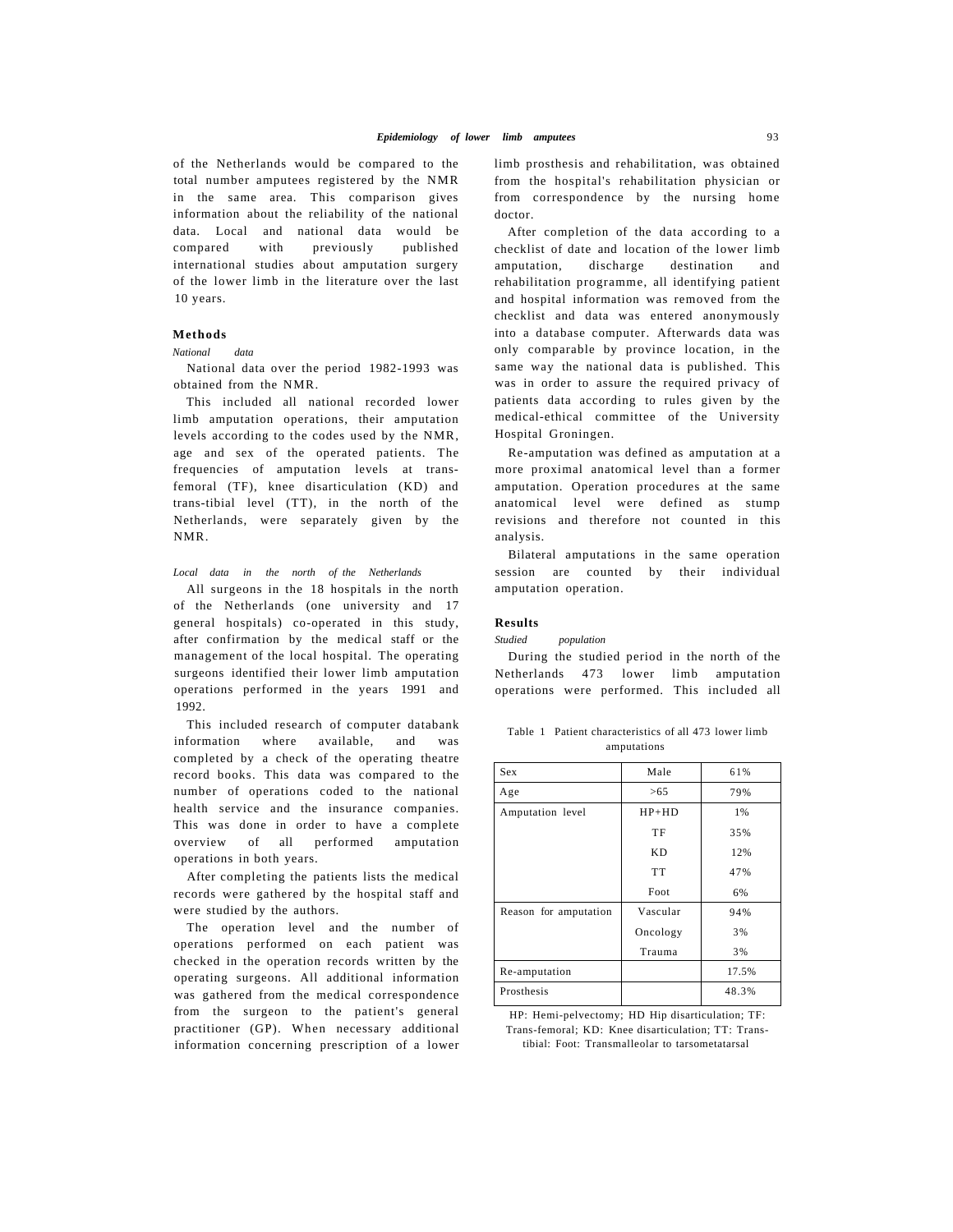

amputation from trans-pelvic to trans-metatorsal assets<sup>tte</sup>(years)<sup> or</sup> cases a home for the elderly was level. The age distribution of all patients af sted to be immixed the with the reason of home and core with the to the cause of amputation is given in Figure 1. Patient characteristics are shown in Table 1. rehabilitation centre. By careful study of the

In this geographic area 94% of the operations were performed as a result of vascular problems. The number of diabetic patients could not be clearly identified using the data and was therefore omitted.

All 473 amputation operations were performed on 415 patients. Of these operations 17.5% were re-amputations.

Of these 473 amputations 448 lower limb amputations (94%) were performed at transfemoral (TF), knee disarticulation (KD),and trans-tibial (TT) level.

*Discharge destination and prosthetic fitting* 

Of all 415 operated amputee patients 47 (11%) died during the hospital stay, due to complications and co-morbidity. Information about the discharge destination after hospital stay was not always available from the studied data. In a minority of cases the name of the nursing home was not stated in the discharge

clinical notes and the admission data in nursing homes in 96% of the cases the valid discharge destination could be found (Fig. 2). The majority of patients (40%) in the area were discharged to a nursing home. As found in a previous study in this territory (Rommers *et al,*  1996) only 16% of the patients were discharged directly to the rehabilitation centre and 3% of the amputees were transferred to a home for the elderly. Not all patients stayed in their primary discharge location but were relocated to their home, rehabilitation centre or nursing home when appropriate.

A total of 191 patients (48%) were fitted with a prosthesis. This included the bilateral amputees who were provided with two appropriate prostheses. Of these 191 patients 39% received their first prosthesis during nursing home stay, 33% were treated in a rehabilitation centre and 22% were seen in outpatient clinics in the regional hospitals and were fitted with a prosthesis at home. Some 5%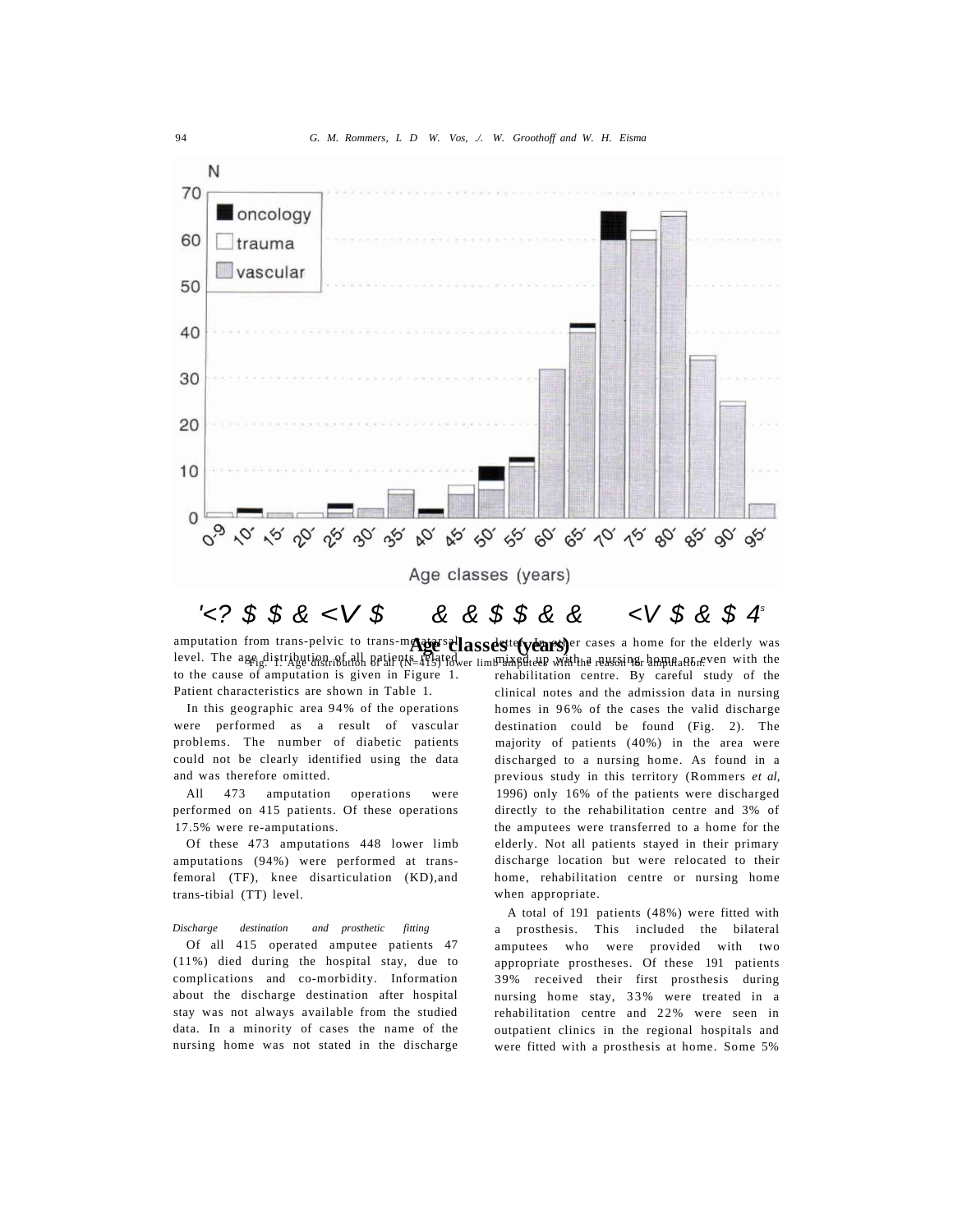

# Rehabilitation Centre 16%

Fig. 2. Discharge destination of all (N=415) lower limb amputees Discharge from operation hospital: north of the Netherlands 1991 -1992

were rehabilitated in the operating hospital or in another hospital in the region and 1% stayed in a home for the elderly and were supplied with a lower limb prosthesis in the local hospital.

*National data compared with data in the north of the Netherlands* 

National data over the period 1982-1993 was obtained from the NMR in Utrecht, The Netherlands. These data show a slight increase in the incidence of lower limb amputations from 18/ 100,000 in 1982 to 20/ 100,000 in 1993. The level of amputation in the lower limb is becoming more distal over the studied years (Fig. 3). There was a sharp decline of TF amputations after 1982, The number of TT amputations is increasing as well as the number

of foot amputations. The incidence of KD amputations varied, but averaged 1.8/ 100,000 for 1985-1993.

In the last few years the incidence of foot amputations (transmalleolar to transmetatarsal) increased to 3.3/ 100,000. The actual number of lower limb amputations nation-wide is about 3.000 per year instead of the 2,000 primary amputations recorded and published by the NMR (SIG Health care information, 1994).

Data collected from the NMR in the North of the Netherlands showed a number of 409 amputations in the period 1991 -1992,

These included all TF, KD and TT amputations in the area registered by the hospital staff and collected by the NMR. These results are coded under NMR in Table 2.

Table 2. Comparisons between registered amputations by the NMR. and the observed amputations (OBS) in this study: 1991-1992. the north of the Netherlands

| <b>NMR</b> |    |           | <b>OBS</b> |       |    |           |           |       |
|------------|----|-----------|------------|-------|----|-----------|-----------|-------|
|            | TF | <b>KD</b> | <b>TT</b>  | Total | TF | <b>KD</b> | <b>TT</b> | Total |
| 1991       | 74 | 19        | 106        | 199   | 83 | 30        | 99        | 212   |
| 1992       | 79 | 21        | 10         | 210   | 82 | 26        | 128       | 236   |

TF: Trans-femoral; KD: Knee disarticulation; TT: Trans-tibial,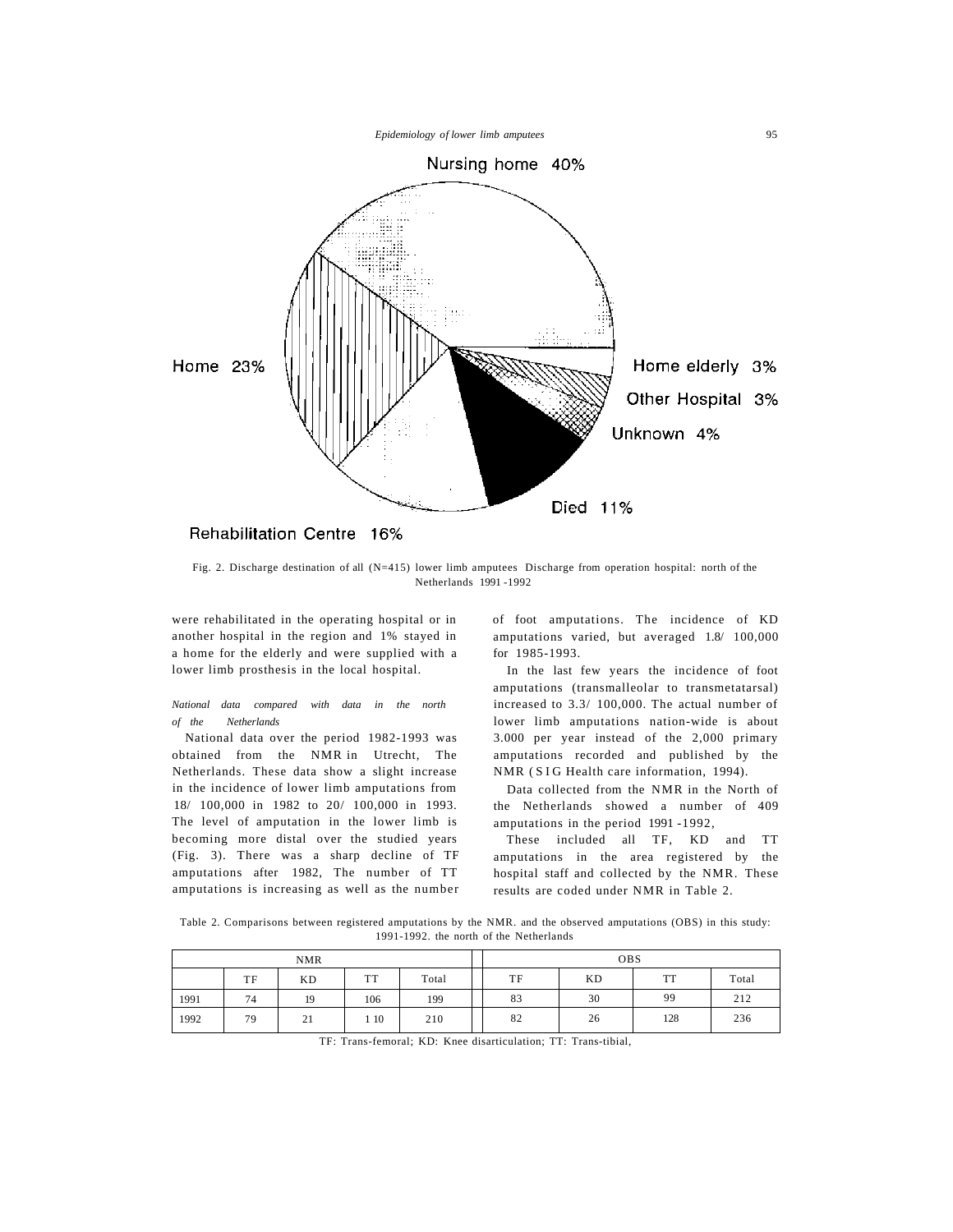

years

Fig 3. National data in the Netherlands 1982-1994 Incidence per year for the described amputation levels. TF = Trans-femoral; KD = Knee disarticulation; TT = Trans-tibial. Foot = transmalleolar to transmetatarsal

The 'observed' data (OBS) from this study showed a difference of  $(212-199)/212 = 6%$ compared to the NMR data over 1991. In 1992 there was a difference of  $(236-210)/236 = 11\%$ between reported and actual number of amputations.

Comparing the individual amputation levels, differences appear more significant. For instance the difference between the number of performed KD and TT amputations between NMR and OBS data is remarkable.

Differences are approximately (3O-19)/30 = 36% for the number of KD amputations in 1991 between NMR and observed data. Differences between NMR and OBS are  $(128-110)/128$  = 14% for the number of TT amputations in 1992.

It is thought that registration problems in the different hospitals are the cause of this difference. There is an overall difference of approximately 9% over the years 1991-1992.

### **Discussion**

In this study the national data of lower limb amputations given by the NMR was compared with observed data over 1991-1992 in the north of the Netherlands. A control of this data is important since national data is used for policy making in the national health service and for study of the extent of certain diseases in the population.

The authors are certain that this study gives reliable results compared with the national data. It was shown that about 94% of all lower limb amputations are due to vascular pathology. This data is in accordance with data published by Ebskov (1992) of the Danish population. All 18 hospitals in the region participated in this study. All admitted patients with any kind of insurance are included in the study. Therefore there is a complete overview of data of the north of the Netherlands in the period 1991-1992.

In other studies (Dawson *et al,* 1995; Pohjolainen and Alaranta, 1988; Siitonen *et al,*  1993; Tunis *et al,* 1991; Wahlberg *et al,* 1994) only limited data is available or refers only to a single hospital. Apart from the data in this study only three studies (Alaranta *et al,* 1995; Jones, 1990; Pohjolainen and Alaranta, 1988) give an overview of all vascular, trauma and oncological amputations in the studied populations (Table 3). The other studies reported here only take into account the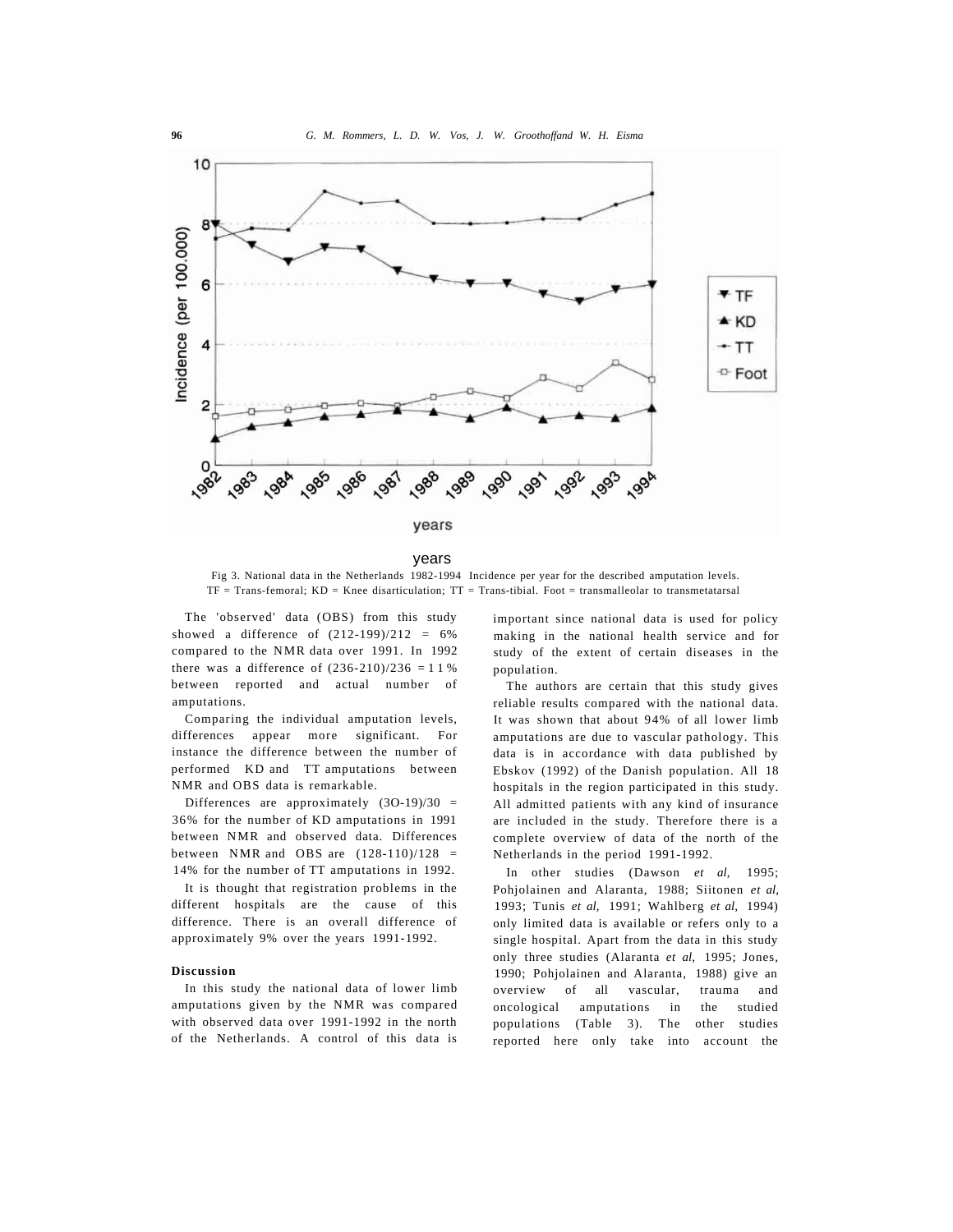Table 3. Studies published in literature over the last 10 years.

| Population                                                                  | Study period | Cause of<br>amputation | Source<br>(population size)                      | Incidence<br>/100,000<br>in general population |
|-----------------------------------------------------------------------------|--------------|------------------------|--------------------------------------------------|------------------------------------------------|
| Southern Finland<br>Pohjolainen & Alaranta (1988)<br>Alaranta et al. (1995) | 1984-1985    | <b>VTO</b>             | hospital area<br>$(1.1 \times 10^*)$             | 1984: 32.5<br>1985:28.1                        |
| Eastern Finland<br>Siitonen et al. (1993)                                   | 1978-1984    | V                      | local area<br>(253,000)                          | men: 33.9<br>women: 17.3                       |
| Australian States<br>Jones(1990)                                            | 1981-1985    | <b>VTO</b>             | 3 states                                         | 1984: 23 6                                     |
| Maryland USA<br>Tunis etal. (1991)                                          | 1979-1989    | V                      | 1 state                                          | $28 - 32$                                      |
| Sweden<br>Wahlberg $\ll$ a/. (1994)                                         | 1987-1992    | V                      | hospital area<br>(250,000)                       | 1987: 26<br>1989:16                            |
| Switzerland<br>Enzler(1994)                                                 | 1979-1989    | V                      | 'A of national data<br>$(3.1 \times 10^{\circ})$ | 1979: 7.7<br>1989: 14                          |
| Denmark<br>Eikhoff (1993)                                                   | 1977-1990    | $\mathbf{V}$           | national data<br>$(5.1 \times 10^*)$             | 1977: 25.8<br>1983: 32.2<br>1990:23 1          |
| Denmark<br>Ebskov(1992)                                                     | 1978-1990    | V                      | national data<br>$(5.1 \times 10^*)$             | 1978:30<br>1983: 34.5<br>1990: 25.0            |
| The Netherlands<br>Rommers et al.                                           | 1982-1993    | <b>VTO</b>             | national data<br>$(15.1 \times 10^*)$            | 1982:18<br>1993 20                             |

Cause of amputation:  $V = V$ ascular; T = Trauma; O = Oncology. Source: studied area and population at risk in the study. Incidence: number of amputations/ 100,000 in the studied area.

vascular group and even exclude the bilateral amputations (Hoogendoorn, 1988), or foot amputations (Ebskov *et al.,* 1994). In a number of studies adequate information about the amputation levels are not stated at all.

Some 4% of patient data was not complete due to incomplete medical notes or because clinical records were not available for detailed study.

During the research of medical notes it was found that most of the registration in the hospitals is done by administrative personnel. We found differences between the performed operation and the registration by the hospital. Mistakes were made in amputations in the foot region, where the different anatomical levels were mixed up. Another source of bias were the operations at TT and KD level. In several cases it was stated that an amputation of the lower limb was performed. A TT amputation was coded but the actual operation performed was a KD amputation. In the case of several surgical procedures during an admission, sometimes not all performed operations were stated in the discharge letter to the GP which is the main source of information for the registration of medical data.

The discharge destination as stated in this letter is coded for the NMR. The authors believe that the institution code as used by the NMR is more reliable than the use of the names of the individual institution because of the risk of confusion. In several cases institutions were inaccurately recorded and this is one of the causes for the errors in the information about discharge destination after surgery. Previously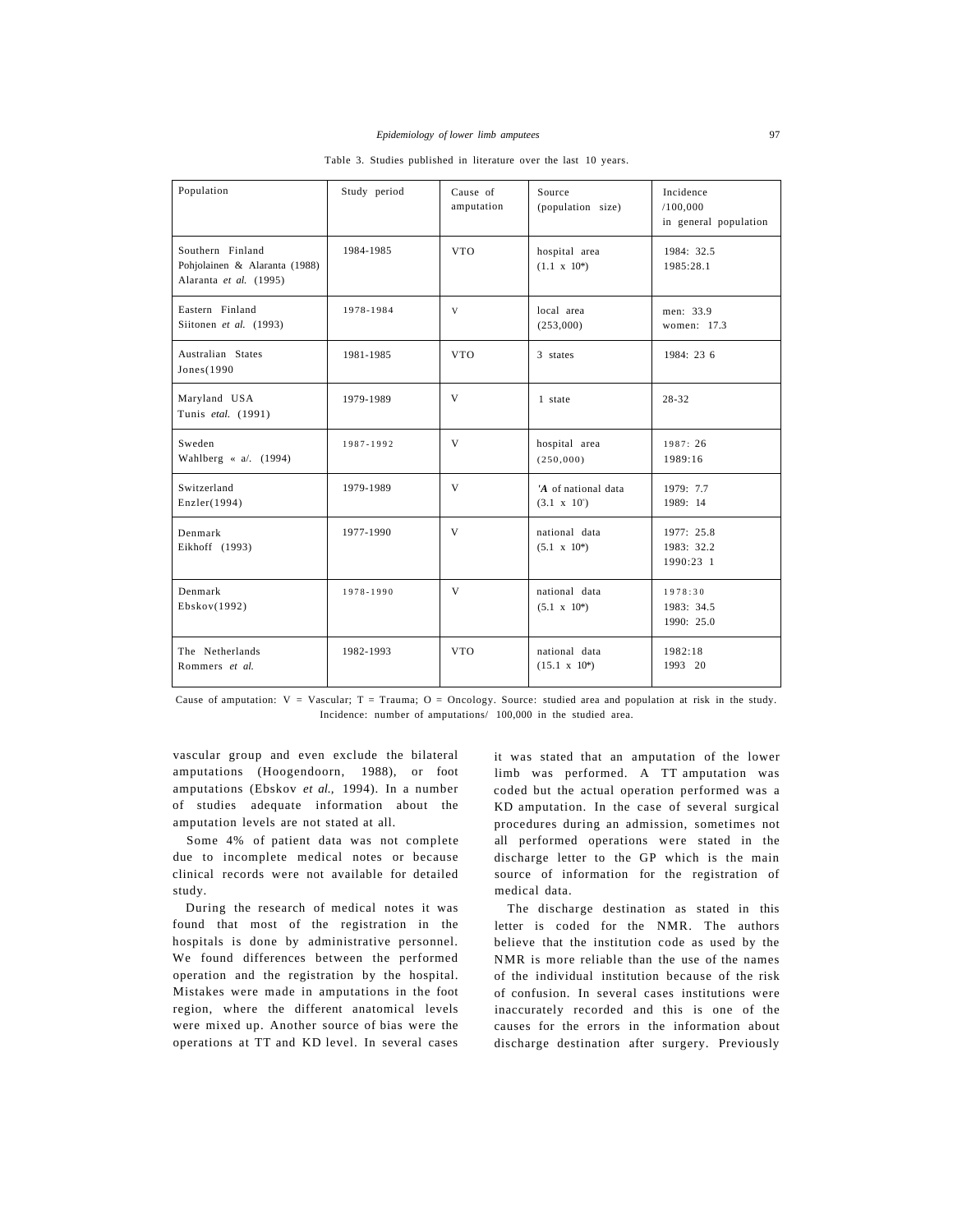the authors found (Rommers *et al,* 1996) that the actual admission frequency to the rehabilitation centre far exceeded the registered number of transferrals by the NMR to the rehabilitation centres in this territory.

The actual number of operations performed by the surgeons were calculated using calendar dates of the operations, whereas calculation of the NMR data was done at time of discharge. Small differences in number of amputation procedures can result from this, but will be equalised.

Information about the actual prescription of prostheses and the rehabilitation process is scarce in the Netherlands. Recent studies by Dawson *et al.* (1995) and Hoofwijk (1990) give some information, but this data was solely based on vascular amputees and only included a few hospitals. The actual prosthetic fitting rate of 48% in this study is in correspondence with Christensen (1995) and Eickhoff (1993). Dawson (1995) found 80% rate of prosthetic fitting in the surviving group, but only  $54/81 =$ 66% of all patients involved actually received a prosthesis.

The actual place where the prosthesis is fitted and prosthetic training is given can be determined by regional differences. National data as gathered by the NMR about this issue is not available.

Parameters such as physical condition, social factors, age and co-morbidity are influencing factors in determining the discharge destination. Long term prosthetic use after discharge in a prospective cohort of patients is under study by the group and will be published in the future.

Studies of national data by Alaranta *et al.*  (1995); Ebskov (1992); Ebskov *et al.* (1994); Eickhoff (1993) and Pohjolainen and Alaranta (1988) show a decrease in the incidence of lower limb amputations in Western Europe.

The Dutch national data shows a relatively constant incidence over the last 12 years. The Scandinavian authors (Ebskov, 1992; Ebskov *et al.,* 1994; Eickhoff, 1993; Pohjolainen and Alaranta, 1988) conclude that the increase in vascular reconstruction procedures is responsible for the decrease in lower limb amputations. Better control of diabetes in diabetic patients could have a positive contribution in this as well. The authors think that the influence of vascular surgery over the

last 15 years in the Netherlands has gradually influenced the data and therefore did not show a sharp decrease as stated by the previously mentioned authors. It is difficult to compare data and incidence rates since not all authors state the precise amputation levels.

The total number of inhabitants in the studied areas is seldom given. This study gives low incidence rates, whilst counting all amputation levels in the lower limb. The authors agree with the LEA Study Group (1995) that standardisation is needed for comparable results in Western Europe and throughout the world.

The recorded number of lower limb amputees in the Netherlands of 2,000 per year (Central Bureau of Statistics, 1995; SIG Health Care Information, 1994) is not complete. The actual number of amputations is 3,000 (incidence of  $20/100,000 \text{ x population}$ ) +8.5% (relative difference between NMR and OBS data) = 3,300 lower limb amputations from transpelvic to transmetatarsal level.

The influence of ageing of the population gives rise to much discussion about the near future. Figures given by the Central Bureau of Statistics (1995) indicate a 20% increase of people of 65 years and over from 1995-2015.

If the results in the north of the Netherlands are compared with the actual change of age distribution in the population, there is no evidence that increasing age in the population gave a higher incidence of amputation surgery of the lower limb in this region in the period 1982-1993.

# **Conclusions**

National data of performed lower limb amputations in the Netherlands is reliable within certain limits. Registration in the hospitals for the NMR is done with care, but as is concluded from this study, it is incomplete, especially regarding individual amputation levels. The actual number of lower limb amputations is±60% higher than national published data. The re-amputation rate is about 17.5% in this area and is in line with previous results.

It was found in this study that 94% of the lower limb amputations in the region were due to vascular pathology, 3% because of trauma and 3% as a result of oncology.

Some 48 % of the patients were fitted with a